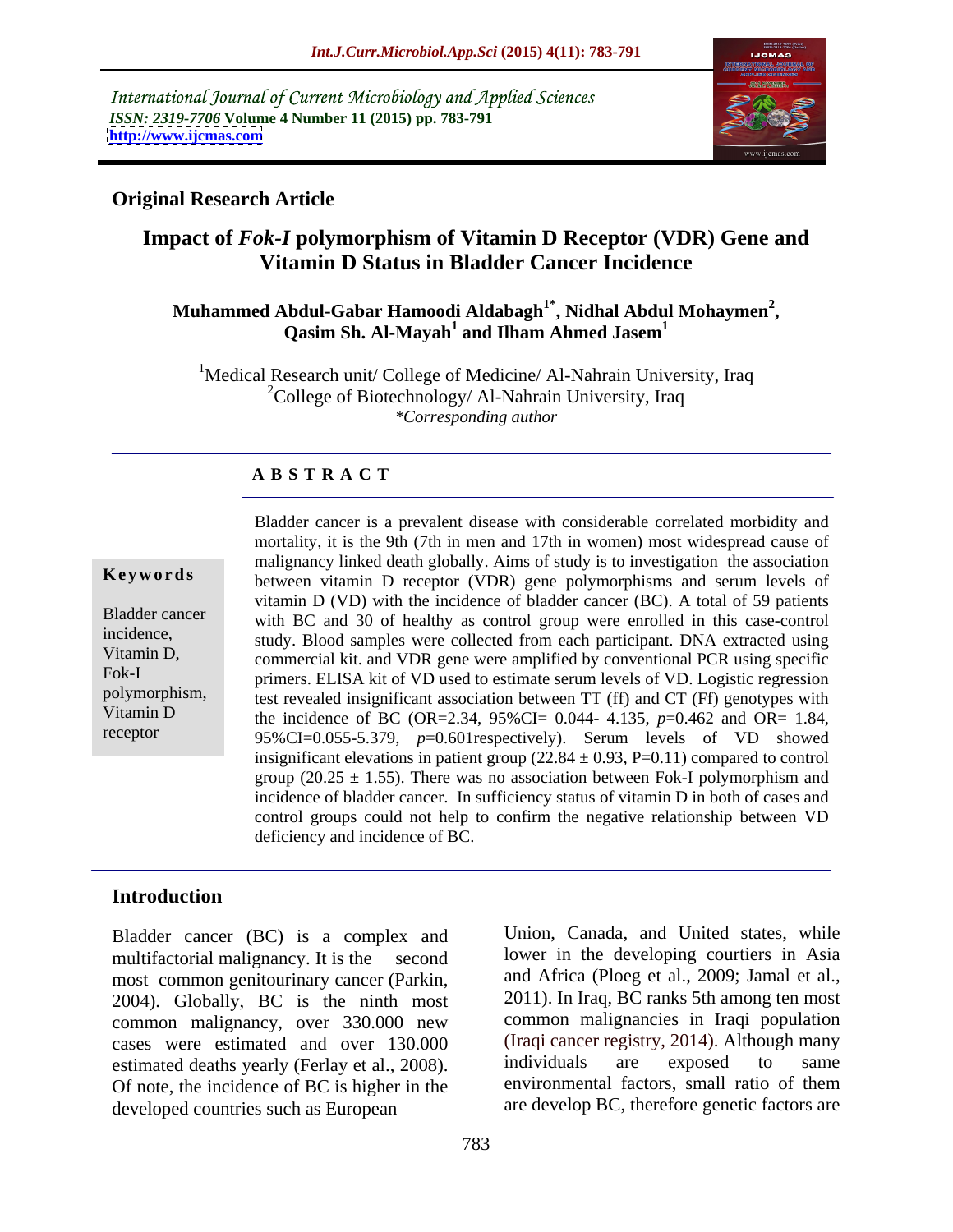highly suggestive to play crucial role in extraction kit/bioneer/Korea). The ages of et al., 2015). The classical actions of vitamin

Anticancer activity of VD has been highly evaluated due to expression of VD receptor residence, previously infected with (VDR) by malignant cells, which focused attention toward the impact of VD in the protection and treatment of malignancy (Ingraham et al., 2008). The association of VDR gene polymorphisms and different type of malignancies has been investigated by a huge number of studies, which hypothesized that VDR gene polymorphism may impact both of risk and prognosis of at College of Medicine-Al-Nahrain cancer diseases (Kostner et al., 2009). Fok-I polymorphism of VDR gene has been reported to be associated with development of various type of cancer including bladder cancer (Mittal et al., 2007). In fact, studies  $(F:5\Box)$ on relationship of VDR gene polymorphism and development of BC are very limited, Moreover there is no such study in the

Five ml of venous blood was collected from  $72^{\circ}$ C for 10 min. each participant; 2 ml of which was kept in EDTA tube and the other 3ml in plan tube. Results and Discussion The latter was undergone centrifugation where the serum was obtained and preserved original data in the consent form involved at  $-20^{\circ}$ C until used for VD measurement age, previous and current occupation, using Human  $VD_3$  ELISA kit, Cat. No. drinking, residence, and family history of MBS291001 MyBiosource / USA . DNA BC However all participants but one BC MBS291001 MyBiosource / USA . DNA BC. However, all participants, but one BC was extracted from blood samples using patient, specified that they have never drunk,

development of such disease (Erol et al., patients (males:49, females:10) ranged from 2015). In fact, accumulated evidences 24 to 83years (males: 38 to 83years, concluded that both genetic and females: 26 to 72 years) and ages of environmental factors may jointly have an controls (males:22, females:8) ranged from influence in the BC development (Anamaria 51 to 80years (males: 51 to 80 years, D (VD) on calcium and bone homeostasis SD of studied groups were: cases (Geert Carmeliet et al., 2015). Recently, the  $61.56 \pm 11.04$  (males:  $62.73 \pm 10.34$ , femals: scientific outlook underscores the 55.80 $\pm$ 13.07), controls 61.03 $\pm$ 8.88 (males: importance of VD in the maintenance of 60.55±9.18, females: 62.38±8.45). Informed optimal health (Maladkar et al.,2015). consents from patients as well as control includeing its antiproliferative effect (SSE). Ethical permission was obtained females: 26 to 72years) and ages of females: 54 to 70years). The ages means± were taken which included age, previous and current occupation, smoking, drinking, residence, previously infected with schistosomiasis and first relative family history of Bladder cancer as well as body mass index (BMI) and sun shine exposure from all volunteer to collect samples and conduct this study. Selections of cases were accomplished with the assistance of urologists within such hospitals. The study was conducted in the medical research unit at College of Medicine-Al-Nahrain University. Extracted DNA from blood samples was used in PCR for amplification of *VDR* gene *Fok-I* SNP. A pair of primers specific for *VDR* gene *Fok-I* snp were used  $(F:5 \Box -$ 

GATGCCAGCTGGCCCTGGCACTG-3<sup>[]</sup>. R: 5 - ATGGAAACACCTTGCTTCTTCT

middle East and Iraqi population. The protocol was [Initial denaturation: 95°C for **Material and Methods Annealing: 60°C** for 30 sec, Elongation:  $CCTC-3$  , Fragment: 273pb). The PCR 5 min, (Denaturation:  $94^{\circ}$ C for 30 sec,  $^{\circ}$ C for 30 sec, <sup>o</sup>C for 30 sec, Elongation:  $72^{\circ}$ C for 1 min) 40 cycles, Final elongation:  $72^{\circ}$ C for 10 min].

## **Results and Discussion**

ready kit (AccuPrep Genomic DNA whereas, there was an extreme disparities inage, previous and current occupation, drinking, residence, and family history of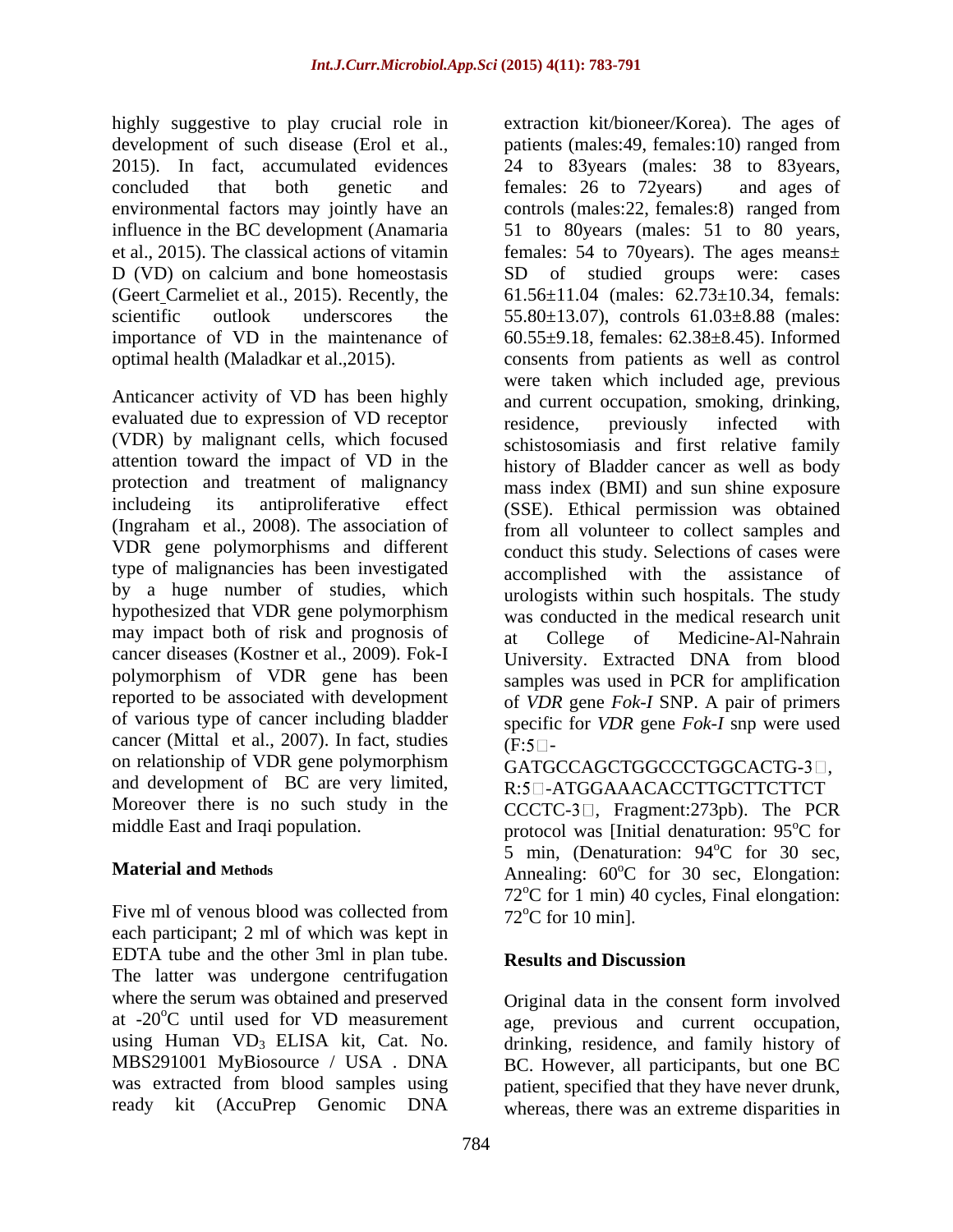occupations that make nonsense in statistical when two bands appeared, it was analysis. So these three factors have been considered as homozygous variant (*Fok-I*  dropped from the analysis. Statistical TT=ff ). The heterozygous variant genotype analysis of studied risk factors showed in (*Fok-I* CT=Ff) was characterized by the Table-1. Statistical analysis showed appearance of three bands (figure-1). significant differences between both genders Restriction fragment length polymorphism within patients group  $(X^2=15.55, P=0.042,$  of PCR products of *VDR*gene *Fok-I* SNP CI 95%, 0.016-0.109).Also showed a revealed three genotypes; CC=FF, CT=Ff, significant differences (P value=0.023) in the mean of BMI between group of BC genotypes account for 29 (49.15%), patients (27.17±0.78) and controls group 26(44.06%), and 4 (6.77%) respectively, (30.12±0.90). Regarding SSE (hours/week), compared to 17(56.66%), 12(39.99%), and our data showed insignificant (P 1(3.33%) respectively, in control group value=0.208) elevation in means of SSE in group of BC patients (9.99±1.50) compared to group of control. In the present study Logistic regression test for the association of smoking status was categorized into three categories: never, ex-smokers and current insignificant association between CT smokers. Larger percentage of never smoked genotype of *Fok-I* SNP in *VDR* gene and BC is among control group (73.33 against 57.62 (OR=2.34, 95%CI= 0.044- 4.135, *P*=0.462). %,), whereas, 16.66% of control are ex- For the TT genotype represents 6.77% from smokers compared to 6.77% of BC patients, the total genotype among BC patients and 10% of control are current smokers compared with only 3.33% in control group, compared to 35.59% of BC patients. Our the difference between frequencies of this data indicated that insignificant association genotype is insignificant ( OR= 1.84, was found among ex-smokers (P=0.055, OR=0.308, 0.09-1.02) and significant association among current smokers Allelic distribution (P=0.030, OR=0.152, 0.03-0.83). Regarding schistosomiasis, our data revealed that 15 Using Chi-square for testing allele (25.42%) patients of BC were previously distribution, the result indicated that *Fok-I* infected with schistosomiasis versus 44 SNP met Hardy-Weinberg equilibrium. (74.57%) patients were not infected (Table- Analysis of alleles frequencies of VDR ). Pathological subtype revealed that rs2228570 SNP revealed insignificant 53(89.83%) cases were diagnosed as differences in the frequency of C allele transitional cell carcinoma (TCC), while 6(10.17%) cases were diagnosed as and 76.77% respectively), as well as sequamous cell carcinoma (SCC) (Table-2). occupation that means are at the states in the two bands appears at the consideration of the many bands and  $17-6$ . The between the consideration of the consideration of  $17-6$ . The between states appears when the conside

The statistical analysis for results of serum levels of VD showed insignificant elevations

and TT=ff. In BC patients, the FF, Ff, and ff (table ).

genotype with incidence of revealed insignificant association between CT 95%CI=0.055-5.379, *P*=0.601). (Table-1).

## **Allelic distribution**

in total patient group  $(22.84 \pm 0.93, P=0.11)$  females in patients revealed insignificant compared with HC group (20.25  $\pm$  1.55). differences ( $\hat{X}^2$ =0.912, P=0.424) (Table-2). The genotype was considered as Pathological subtypes of BC among patients homozygous wild type (*Fok-I* CC=FF) when revealed that 53 cases diagnosed as TCC Using Chi-square for testing allele rs2228570 SNP revealed insignificant between BC patients and control (71.19% frequency in allele T between the two groups (28.81% and 23.33% respectively, *P=*0.479). Also, statistical analysis for allelic distribution between males and (females: 10, males: 43) and 6 cases were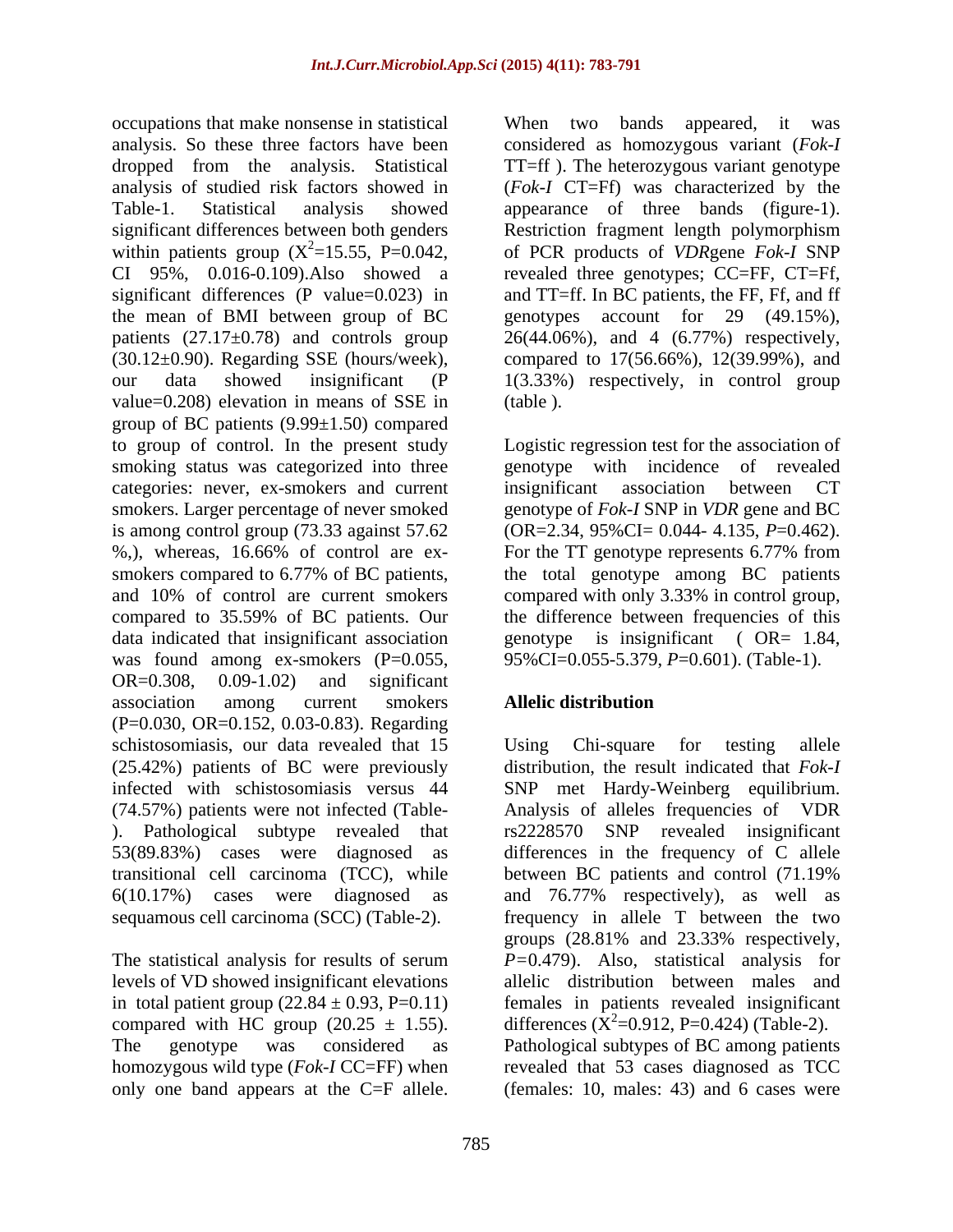### SCC all of whom were males (Table-4).

**Table.1** Association of risk factors with the incidence of BC

| <b>Risk factor</b>                                    | <b>Cases</b>                        | <b>Control</b>  | <sup>D</sup> | $\mathbf{OR}(95\%)$                                                              |
|-------------------------------------------------------|-------------------------------------|-----------------|--------------|----------------------------------------------------------------------------------|
|                                                       | $N=59$                              | $N=30$          | value        |                                                                                  |
| BMI<br>$(Mean \pm SE)$                                | $27.17 \pm 0.78$   $30.12 \pm 0.90$ |                 | 0.023        |                                                                                  |
| $\vert$ SSE(Mean±SE) $\vert$ 9.99±1.50                |                                     | $7.17 \pm 0.94$ | 0.208        |                                                                                  |
| <b>Smoking</b>                                        |                                     |                 |              |                                                                                  |
| Never smoking   34(57.62%)   22(73.33%)   0.066   1.0 |                                     |                 |              |                                                                                  |
| <b>EX-smoking</b>                                     | $4(6.77\%)$                         | $5(16.66\%)$    |              | $\begin{array}{ c c c c c } \hline 0.055 & 0.308 & 0.09-1.02 \hline \end{array}$ |
| <b>Current</b>                                        | $\vert$ 21(35.59%) $\vert$ 3(10.0%) |                 |              | $\vert 0.030 \vert 0.152 \, (0.03-0.83)$                                         |
| smoker                                                |                                     |                 |              |                                                                                  |

BMI: body mass index, SSE: sun shine exposure (hours/week), CI: confidence interval, OR: odds ratio, SE: standard error

| Table.2<br>pathological subtypes and SBT<br>among cases |  |
|---------------------------------------------------------|--|
|                                                         |  |

| <b>Bladder</b><br>carcinoma | Number = $59$ | Females                         | <b>Males</b> |
|-----------------------------|---------------|---------------------------------|--------------|
| <b>TCC</b>                  | $53(89.83\%)$ |                                 |              |
| <b>SCC</b>                  | $6(10.17\%)$  |                                 |              |
| <b>SBT</b>                  | 15(25.42%)    | $TCC=0$                         |              |
| Non-SBT                     | 44(74.75)     | TCC=10   SCC=0   TCC=33   SCC=1 |              |

SBT: schistosomal bladder tumor. TCC: transitional cell carcinoma, SCC: seqamous cell carcinoma

| $Fok-I$   |             | Cases $(59)$                                                                      |                      | Control(30)   |               |     | $\mathbf{C}\mathbf{I}$ |
|-----------|-------------|-----------------------------------------------------------------------------------|----------------------|---------------|---------------|-----|------------------------|
| snp       | Females=1   | Males=49                                                                          | $F$ emales= $\delta$ | Males=22      | value         | OR  | (95%)                  |
| $CC=FF$   |             | 29(49.15%)                                                                        |                      | $17(56.66\%)$ |               | 1.0 |                        |
|           |             | $\begin{array}{ c c c c c c } \hline 6 (20.7\%) & 23 (79.3\%) \hline \end{array}$ | $3(17.6\%)$          | $14(82.4\%)$  |               |     |                        |
| $CT = Ff$ |             | $26(44.06\%)$                                                                     |                      | $12(39.99\%)$ | $0.46$ 2.34   |     | $0.044 -$              |
|           | $4(15.4\%)$ | $22(84.6\%)$                                                                      | 5(41.7%)             | $7(58.3\%)$   |               |     | 4.135                  |
|           |             | $4(6.77\%)$                                                                       |                      | $1(3.33\%)$   |               |     | $0.055 -$              |
| $TT = ff$ | $0(0\%)$    | 4(100%                                                                            | $0(0\%)$             | $(100\%)$     | $0.60$   1.84 |     | 5.379                  |

**Table.3** Genotypes of Fok-I SNP in patients and controls

N: number, OR: odds ratio, CI: confidence interval, SNP: Single nucleotide polymorphism

**Table.4** Allele frequency between patients and control for the SNPs Fok-I

| <b>SNP</b><br><b>Alleles</b>                                             | - Cases<br>Control                                       | $\mathbf{r}$ rearson $\mathbf{Y}^2$ | <b>P-value</b> |
|--------------------------------------------------------------------------|----------------------------------------------------------|-------------------------------------|----------------|
| $C$ (wild.<br>$T \circ k-I$ $\frac{1}{\text{T}(\text{mutant}) + \sigma}$ | 46(76.77%)<br>4(71.19%<br>$14(23.33\%)$<br>$34(28.81\%)$ | 0.60<br>$\sim$                      | 0.479          |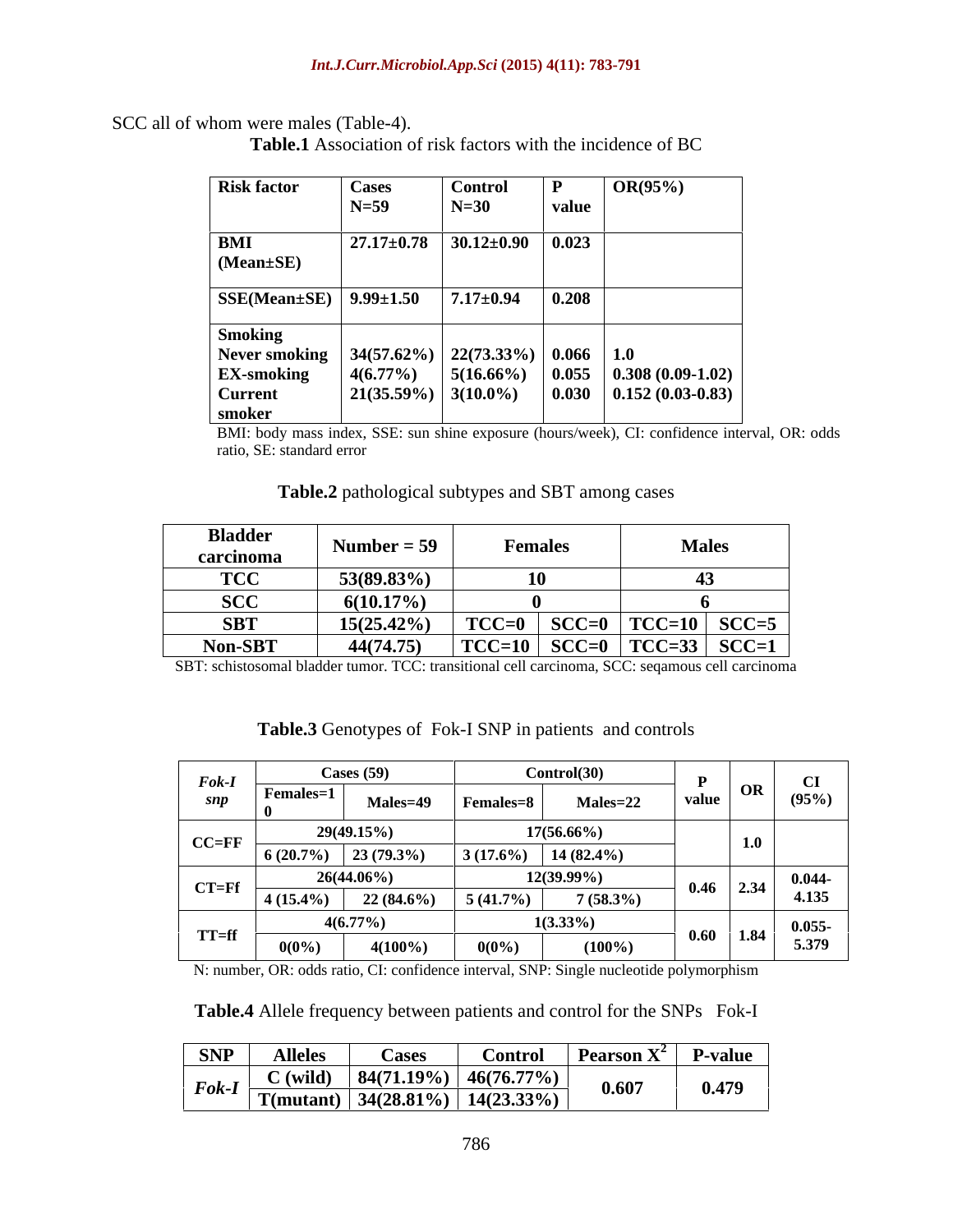SNP: Single nucleotide polymorphism

**Figure.1** Various *Fok-I* genotype patterns in BC cases observed after genotyping using RFLP-PCR. M: 25-2000bp DNA marker, lane 2, 5, 7, 10: wild type (CC=FF), lane 3, 6, 8: heterozygous variant (CT=Ff), lane 1, 4, 9 mutant (TT=ff)



VD levels in studied groups occurred within as well as suppress proliferation

Of note, accumulated epidemiologic and evidences that revealed a significant ecological data have linked VD deficiency

were defined as VD levels less than increased risk of BC (OR=1.83, 95% CI, 10ng/ml, less than 30ng/ml, and more than Moses reported that more broadlly accepted and BC incidence. Also, Mondul et al.

Statistical analysis of current study did not that circulating levels of VD is 30-35ng/ml shown any significant differences in VD (75nmol/L) for optimal heath. Holick, 2004 levels between patients and control groups. and Giovannucci, 2005 reported that VD has In fact, according to scientific literatures, been shown to stimulate cell differentiation insufficiency status. angiogenesis, invasion, and metastasis of with the incidence and mortality of many study on lab animals Konety *et al*. showed types of cancer. Increasing evidences, in that VD is potent suppressor of proliferation vitro and in vivo animal model studies that of BC cells as well as bladder tumorgenesis. revealed the anti-tumor effects of vitamin D Mittal et al. suggested that elevation of VD (Chiang and Chen, 2013). levels may have a role in protecting against Naturally VD levels in different Peiris et al. reported that sufficient VD geographical regions never overreach levels early in BC disease provide better 60ng/ml ( 150nmol/L) (Gilaberte et al., chance to improve outcomes. In case control 2011). Other study suggested that VD study Amaral et al. reported that VD deficiency, insufficiency, and deficiency deficiency was significantly associated with 30ng/ml respectively (Canadian Paediatric have revealed conflicting results, Michaud et Society, 2007). However, Weinstock and al. found no relationship between VD intake as well as suppress proliferation various cancers. Growing body of evidences that revealed a significant association between VD status and BC. In development of BC. In meta analysis study chance to improve outcomes. In case control study Amaral et al. reported that VD increased risk of BC (OR=1.83, 95% CI, 1.19-2.82, Pvalue=0.006). Different studies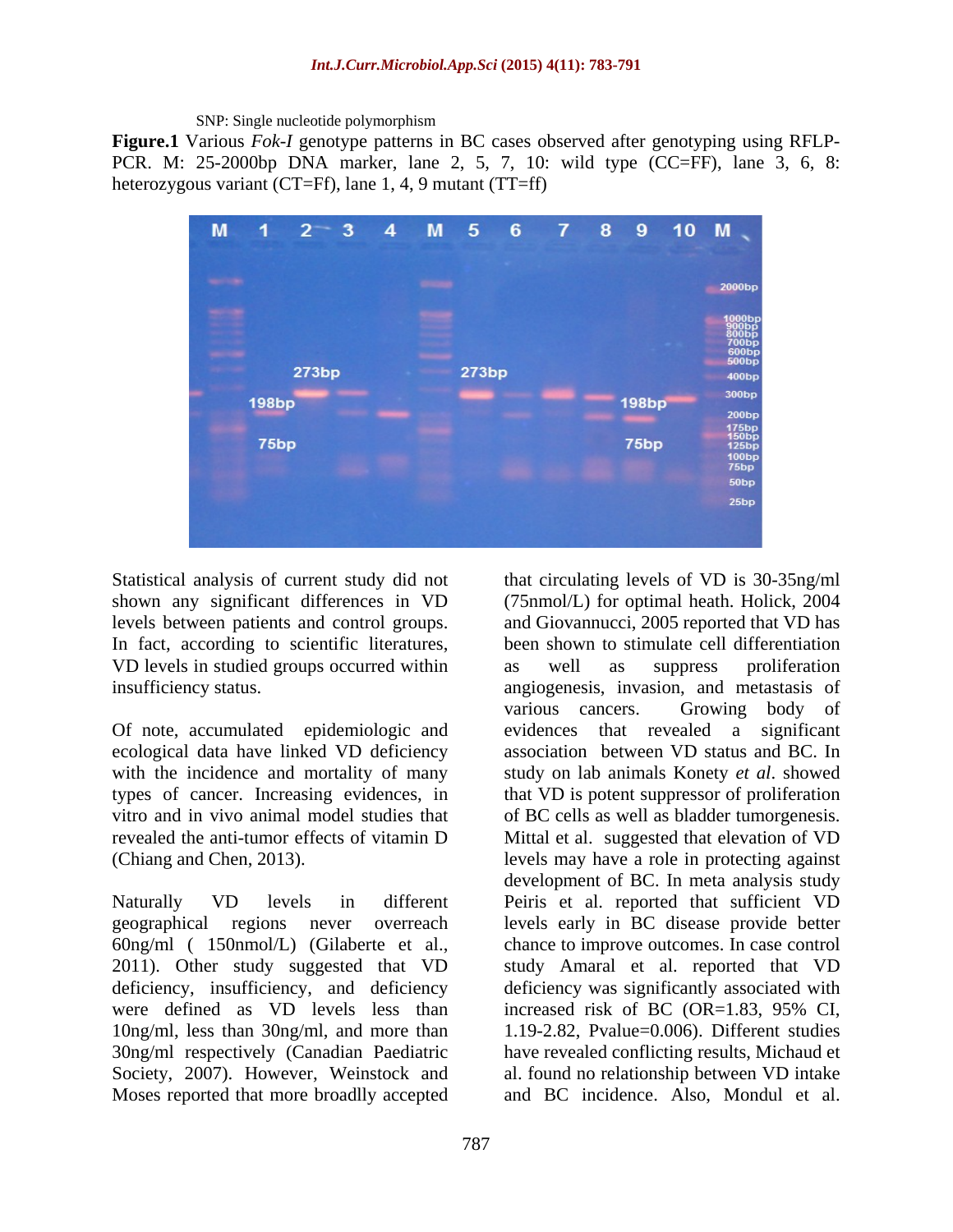observed insignificant association between increased protein stability compared to ff VD status and risk of BC. Of note, Middle East has a hot and dry climate and the latitudes it spans, of  $12^{\circ}$  to  $42^{\circ}$  N, let rays for nearly all months of the year for sufficiency status (Eggemoen et al., 2013; 2012). Although previous studies attribute these results to poor nutrition, but this Fok-I variants and VD levels and especially in the current study were the behind this conflicting results, is that because of ethnic differences and that includes variations on the genetic level and In relationship of malignancy with ethnicity, the consequences of the synthesis of proteins meta analysis of huge number of studies and mechanisms of activity especially with identify private VD status among such

BC patients were 2.34 and 1.84 respectively. previous reports have shown that Ff and ff of efficiency of FF variant may be due to

variant.

 $\degree$  to 42 $\degree$  N, let Mishra et al. found significant association synthesis of VD from ultraviolet B (UVB) between f allele and incidence of breast more than 8 h /day (Holick, 2004). More relation between ff variant and/ or f allele broadly, it has been shown that VD status in and development of breast cancer. In the population of such area occur within in relation to colorectal cancer, Wong et al. Fuleihan et al., 2009) as well as within elevated risk of colorectal malignancy that elderly Iraqi population (Abdal Qader et al., statistically significant. Mohapatra et al. explanation may not be true for the fact that development of ovarian cancer, they found the samples taken from healthy people, that Ff and ff variants were correlated with 2 exclusion of people with any chronic or suggested that elevation risk of ovarian acute diseases. However, the most accepted malignancy occur due to consolidation of hypothesized of biological mechanism VD deficiency and Ff, ff variants but not cancer. Also, Mckay et al. found significant found that ff variant associated with 2.5 fold studied the relationship between both of *Fok-I* variants and VD levels and fold increased risk of ovarian cancer, and with FF variants.

regard to the vitamin D metabolism. In other extensive significant association of *Fok-I* words, that vitamin D levels mentioned variants together with each malignancy, with earlier (insufficiency) may need to carry out differential impact by ethnicity. Neill et al. further local studies (Middle East) to assessed the impact of VD, ethnicity, and population. of the VDR, they showed a significantly Present case control study showed than whites, although VDR mRNA in whites insignificant association between both of Ff, was higher than in African. These results ff variants and incidence of bladder cancer, revealed a complex interaction among these or of incidence of Ff and ff variants among three factors and elicited transactivation Growing body of evidence from many illustrate diacordant genetic association of variants of *Fok-I* SNP are correlated with mechanism behind this inverse relationship reduced transcriptional efficiency and may between gene expression and levels of leads to more offensive disease prediction protein, propose that differential post (Raimondi et al., 2009; Sweeney et al., transcriptional regulation between these 2006) . Alimirash et al. proposed that reason ethnicities, and the mechanism of mRNA In relationship of malignancy with ethnicity, meta analysis of huge number of studies conducted by Gnagnarella et al. found an *Fok-I* variants on expression and efficiency higher levels of VDR protein among African ability of definite target genes, which may VDR with some diseases. The biological translation may vary between African and whites. Beside insignificant association of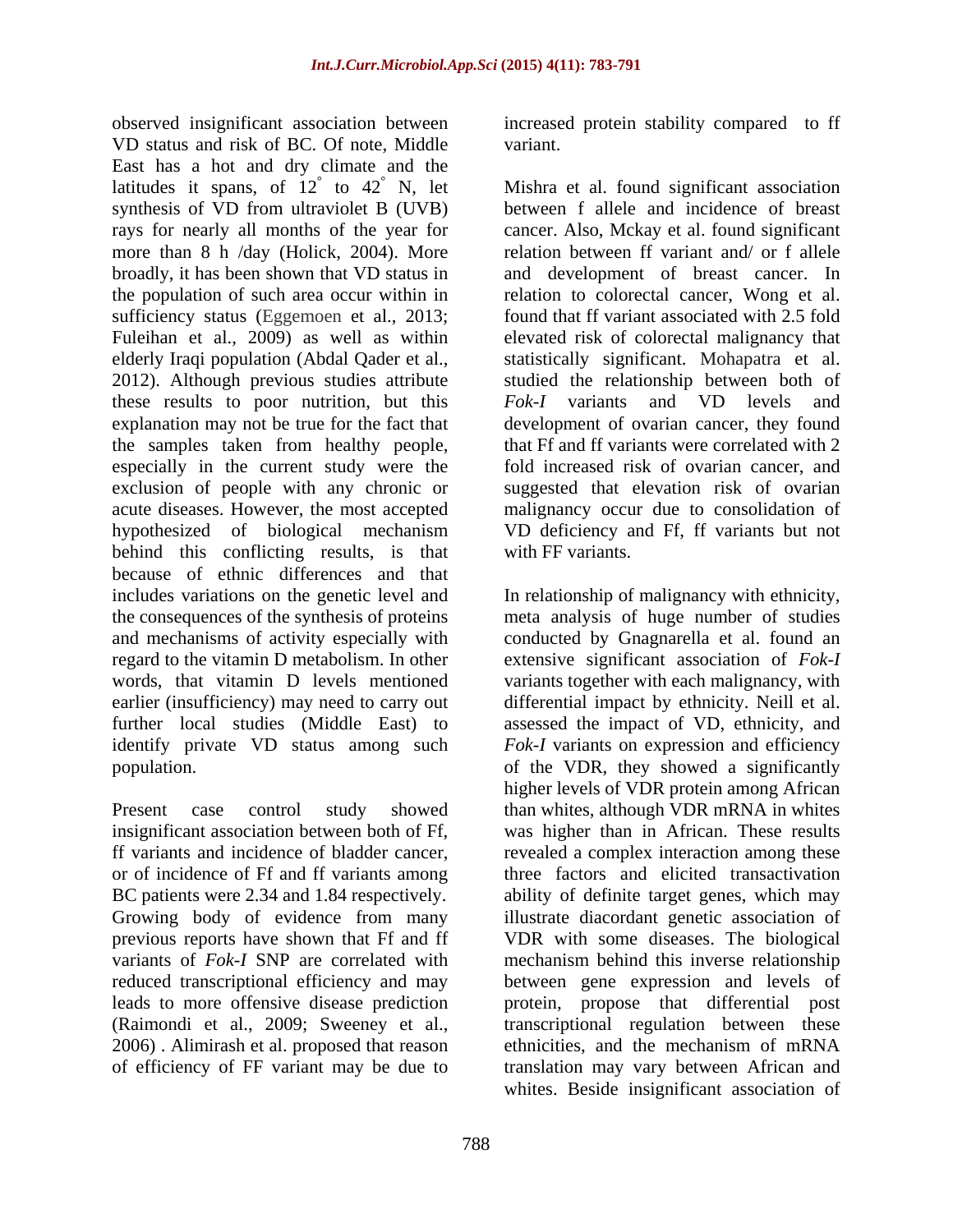*Fok-I* variants with BC incidence among BC Alimirah F<sub>i</sub>; Peng X<sub>i</sub>; Murillo G. and et al. patients (current study), Mital et al. 2011. Functional significance of investigated of such association and found vitamin D receptor FokI significant differences in allelic distribution by polymorphism in human breast of Fok-I variants among BC patients, and FF variant was correlated with 2 fold risk of BC Amaral A.F.; Méndez-Pertuz M.; Muñoz A. incidence ( OR= 2,04, 95% CI, 0.803-5.193)

hypothesis that VDR *Fok-I* variants may Anamaria T.A.; George S.; Tudor-Adrian H. predict a low risk for BC incidence. VDR *Fok-I* polymorphism appears to be bladder cancer. Risk factors, genetic associated to BC disease in Indian study while not associated in current study may be biomarkers. HVM Bioflux, vol:7, attributed to small sample size in both studies as well as ethnicity differences Canadian Paediatric Society. 2007. Vitamin between populations in both studies. Also may attributed to differences in both transcriptional regulations as well as mRNA translation mechanisms. Other factors may Chiang K.C. and Chen T.C. 2013. The Anti impact in BC incidence in consolidative or simultaneously manner. Further studies with Cancer Agents in Medicinal prime study design are needed to confirm<br>Chemistry, 13, 126-139. our results and investigate the hidden Eggemoen A.S.; Knutsen K.V.; Dalen I. mechanisms underlying such relationship. and et al. 2013. Vitamin D status in arian with BC incidents and the matrix (17) and the section and four-<br>arian symmetric and the section and four-<br>and Adis Coreal and Adis Coreal state and the section and four-<br>and all differences in allelic distribution in

My greatest appreciation and friendship go to my closest friend Dr. Qassim Al-Mayah Medicine/Al-Nahrain. Also I am grateful to 2015. Bladder cancer gene all staff member of such unit for their help polymorphisms: A review. EMJ

Abdal Qader M.A.; Amin R.M.; Shah S.A. People in Baghdad City, Iraq, Pakistan Journal of Nutrition 12 (5):

- vitamin D receptor FokI polymorphism in human breast cancer cells. PLoS One, 6(1):e16024.
- [30].<br>In conclusion, our results support the Cancer Risk. J. Natl. Cancer Inst.,<br>In conclusion, our results support the Oct. 29. and et al. 2012. Plasma 25- Hydroxyvitamin D3 and Bladder Cancer Risk. J. Natl. Cancer Inst., Oct. 29.
	- and et al. 2015. Etiopathogenesis of bladder cancer. Risk factors, genetic aspects and novel diagnosis biomarkers. HVM Bioflux, vol:7, issue: 3, p206-214.
	- D supplementation recommendations for Canadian mothers and infants. Paediatr Child Health, 12:583-598.
	- cancer Actions of Vitamin D. Anti- Cancer Agents in Medicinal
- **Acknowledgements** Africa and Asia: a cross-sectional Chemistry, <sup>13</sup>*,* 126-139. Eggemoen A.S.; Knutsen K.V.; Dalen I. and et al. 2013. Vitamin D status in recently arrived immigrants from study from Norway of children, adolescents and adults. B.M.J. Open, 3: e003293.
- head of medical research unit/College of Erol B.; Ismail U.; Yavuz O.D. and et al. and cooperation. Urol. 3(1):20-25. 2015. Bladder cancer gene polymorphisms: A review. EMJ
- **Reference** Estimates of worldwide burden of Ferlay J.; Shin H.R.; Bray F. and et al. 2010. cancer in 2008:GLOBOCAN 2008. Int J Cancer, 127:2893-2917.
	- and et al. 2013. Relationship Between Nutritional Factors, Sports Deficiency in the Middle East and its Practicing and Falls among Elderly Health Consequences for Children Fuleihan G.E.H. 2009. Vitamin D and Adults. Clinic. Rev. Bone Miner Metab, 7:77-93.
		- Geert Carmeliet G.; Dermauw V. and Bouillon R. 2015. Vitamin D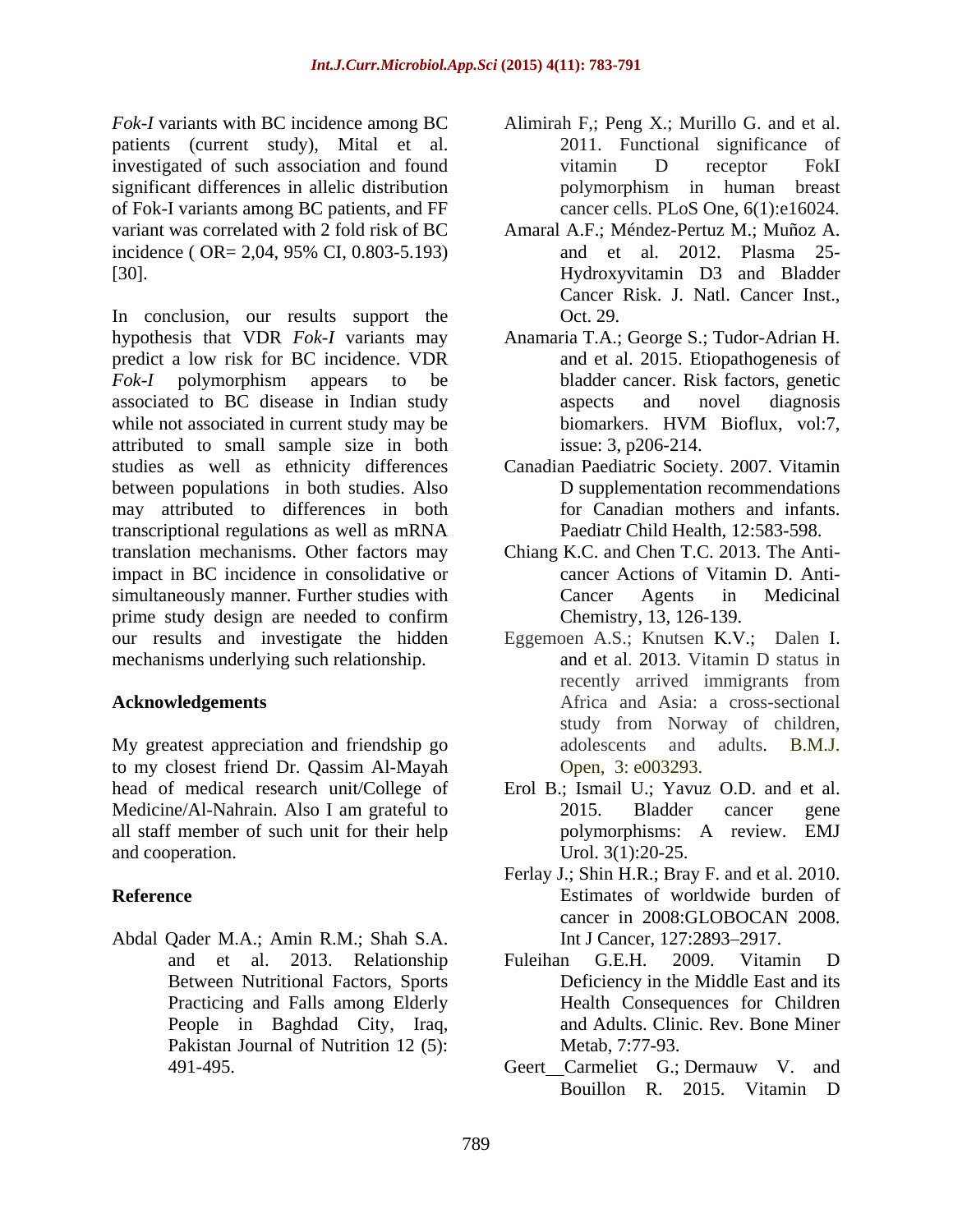metabolism, 2015, Article in press.

- Gilaberte, Y. ; Aguilera, J. ; Carrascosa,
- Giovannucci E. 2005. The epidemiology of mortality: a review (United States). 297–305.
- Gnagnarella P.; Pasquali E.; Serrano D. and
- Holick MF. 2004. Vitamin D: importance in
- Ingraham B.A.; Bragdon B. and Nohe A. 3, e57967.
- Iraqi cancer registry 2011: Baghdad-Iraq
- 
- Konety B.R.; Lavelle J.P.; Pirtskalaishvili G. carcinoma of the bladder in vitro and
- Kostner K.: Denzer N.: Muller C.S.L. and et Lung. Colorectal. and Ovarian
- Maladkar M.; Sankar S. and Kamat K. 2015.

signaling in calcium and bone **Vitamin D** Efficiency in Pregnancy: homeostasis: A delicate balance. An Updated Viewpoint in Indian Clinical endocrinology and Scenario. International Journal of Vitamin D Efficiency in Pregnancy: Clinical Medicine, 6, 204-216.

- J.M. and et al. 2011. Vitamin D: R.G. and et al. 2009, Vitamin D Evidence and Controversies. Actas receptor polymorphisms and breast Dermosifiliogr. 2011;102(8):572- cancer risk: results from the national 588. cancer institute breast and prostate vitamin D and cancer incidence and Epidemiol. Biomarkers Prev., 18: McKay J.D.; McCullough M.L.; Ziegler cancer risk: results from the national cancer cohort consortium. Cancer 297–305.
- Cancer Causes Control, 16:83-95. Michaud D.S.; Spiegelman D.; Clinton S.K. et al. 2014. Vitamin D receptor dietary supplements, macronutrients, polymorphism *FokI* and cancer risk: a comprehensive meta-analysis. cancer in US men. Am. J.<br>Carcinogenesis, vol.35 no.9 Epidemiol., 152:1145–53. and et al. 2000. Prospective study of micronutrients, and risk of bladder cancer in US men. Am. J. Epidemiol., 152:1145–53.
- pp.1913–1919. Mishra D.K.; Wu Y.; Sarkissyan M. and et the prevention of cancers, type 1 Polymorphisms and Prognosis of diabetes, heart disease, and Breast Cancer among Africanosteoporosis. Am. J. Clin. Nutr., 79: American and Hispanic Women. 362–71. PLOS ONE March, Volume 8, Issue al. 2013. Vitamin D Receptor Gene American and Hispanic Women. PLOS ONE March, Volume 8, Issue 3, e57967.
- 2008, Molecular basis of the Mittal R.D.; Manchanda P.K.; Bhat S. and et potential of vitamin D to prevent al. 2007. Association of vitamin-D cancer. Current Med. Res. Opin., 24:139–149. **Example 24:139–149.** With bladder cancer in an Indian al. 2007. Association of vitamin-D receptor (Fok1) gene polymorphism population. B.J.U. Int., 99: 933-937.
- 2014. Mohapatra, S.; Saxena, A.; Gandhi, G. and Jamal R, Bray F, Center M, et al. 2011. et al. 2013. Vitamin D and VDR Global Cancer Statistics. CA Cancer **Example 2** gene polymorphism (FokI) in J Clin, 61, 69-90. epithelial ovarian cancer in Indian and et al. 2001. Effects of vitamin D et al. 2013. Vitamin D and VDR gene polymorphism (FokI) in population. J. OvarianRes*.*2013, 6, 37.
	- (calcitriol) on transitional cell Mondul A.M.; Weinstein S.J.; Horst R.L. in vivo. J. Urol., 165:253-8. risk of bladder cancer in the Prostate, al. The Relevance of Vitamin D Receptor (VDR) Gene Cancer Epidemiol Biomarkers Prev. Polymorphisms for Cancer: A 21(7): 1222–1225. and et al. 2012. Serum vitamin D and Lung, Colorectal, and Ovarian (PLCO) Cancer Screening Trial. Cancer Epidemiol Biomarkers Prev.  $21(7): 1222 - 1225.$
	- Review of the Literature. Anticancer Neill V.; Asani F.F.; Jeffery T.J. and et al. Research, 2009, 29: 3511-3536. 2013. Vitamin D Receptor Gene Expression and Function in a South